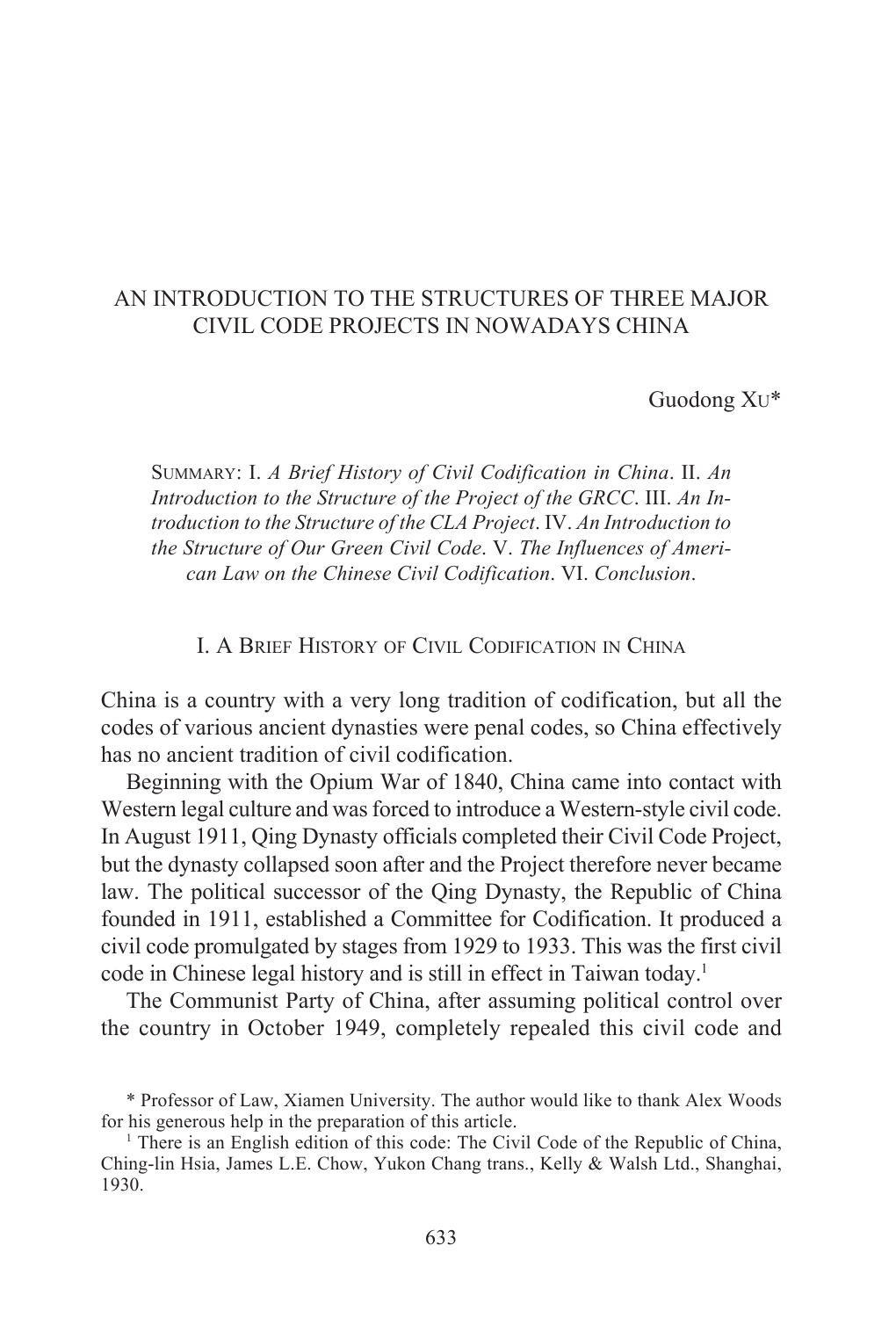switched the country to a model based on Soviet Russian law. Since then the Chinese central authorities have attempted several times to draft a complete civil code. The first time occurred at the beginning of the 1950s and the second time at the beginning of the 1960s; both failed to produce a civil code because of the negative influence of legal nihilism and lack of sincerity on the part of authorities. After 1978, China entered the era of reform. The liberalization of the economy rendered it necessary to have a civil code, so the third draft of the Chinese Civil Code was developed in 1982. Because the country was in transition from a centralized planned economy to a free market economy, the instability of the socio-economic structure made the legislature change its working strategy and replace the "wholesale" policy with a "retail" or legislation by stages policy, namely, the legislature decided to temporarily abandon the program of total civil codification and devote itself instead to enacting a series of special regulations.2 Legislators expected to be able to consolidate these pieces of legislation into a comprehensive civil code at some opportune moment in the future. As the first step of the new policy, the General Principles of Civil Law was promulgated in 1986 and came into effect on January 1st of the next year. After this, the Law of Copyright was enacted in 1990 (and amended in 2001), the Adoption Law in 1992, the Company Law in 1994, the Law of Warranty in 1995, the Law of Partnership Enterprise in 1997, and the Contract Law in 1999. Thus, with the exception of a Law of Things, these laws issued in the last two decades, together with the laws promulgated earlier, such as the Law of Trademarks (1983, and amended in 1993 and in 2001), the Patent Law (1984), the Marriage and Divorce Law (1980, amended in 2001), and the Succession Law (1985), have created a basically complete legal framework for China. But at the present time we still have no civil code in a proper sense. That is really a shame for a country within the Continental legal tradition.

In March 1998, as the vice chairman of the National People's Congress (NPC), Wang Hanbin, was preparing to retire, he decided to reinitiate the drafting of the civil code of the People's Republic of China (PRC) for the purpose of adding another feather to his cap before his retirement. Therefore, he hastily nominated a Group for the Redaction of the Civil Code

<sup>&</sup>lt;sup>2</sup> Huixing, Liang, A lecture about the ongoing civil codification given at Fudan University, *at* http://text88.myrice.com/htfjz/fudanjiangxueneirong/000001.htm.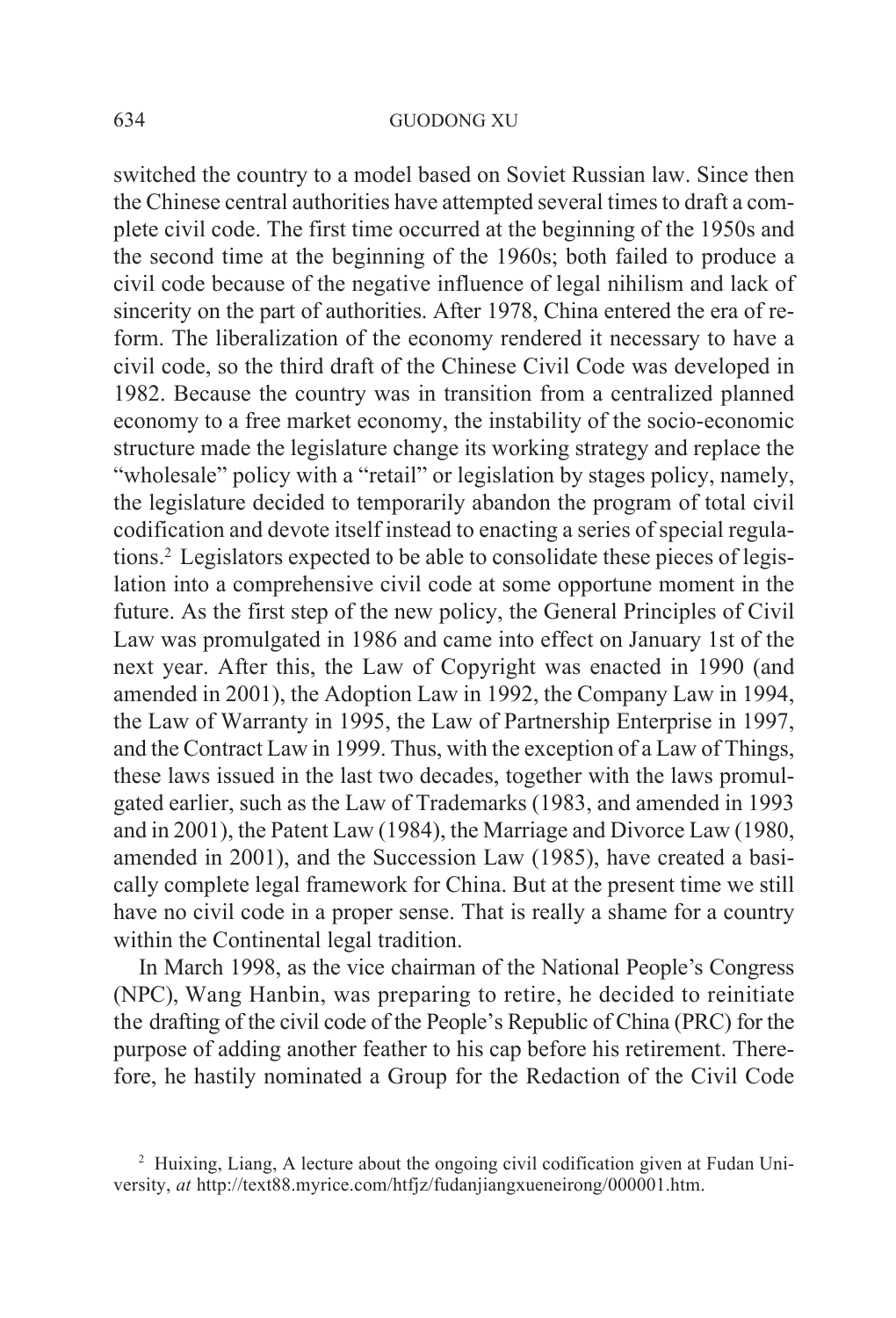(GRCC). Originally, it was composed of six professors, one retired judge, and two retired officials of the Commission of Legislative Affairs (the CLA). The six professors were Liang Huixing of the China Academy of Social Sciences, or CASS (fifty-nine years old); Jiang Ping of China University of Politics and Law, or CUPL (seventy-three years old); Wang Jiafu of CASS (seventy-two years old); Wang Liming of People's University (forty-two years old), Wang Baoshu of Qinghua University (sixty-two years old); and the retired professor Wei Zhenying of Beijing University (seventy-one years old). The one retired judge was Fei Zhongyi of the Supreme People's Court, while the two retired officials were Wei Yaorong and Xiao Xun of the Commission of Legislative Affairs of the NPC Standing Committee. As time went on, the real working staff of the GRCC changed, because some members shifted the burden of work onto their young colleagues and some stood idly by. But we should note that almost one half of the nominated drafters were retired people. Therefore, we can say that there is a "civil codification of old men" in China just as there is a "politics of old men." In contrast, when the drafters of the Civil Code of Louisiana of 1808, James Brown and Louis Moreau-Lislet, began their work, they were respectively forty and thirty-six years old;<sup>3</sup> the drafter of the Swiss Civil Code, Eugen Huber was forty-three years old;<sup>4</sup> the drafter of the Project of the Civil Code of Brazil, Augusto Teixeira de Freitas, was forty-four years old;<sup>5</sup> and the author of the Civil Code of Chile, Andres Bello was only thirty-one years old.<sup>6</sup>

After this group was formed, it set up a program for the compilation of the Chinese Civil Code, which divided the job into three steps. The first step was to enact a uniform contract  $law<sup>7</sup>$  to bring about the unification,

<sup>3</sup> As for the date of birth of Moreau-Lislet, Alain A. Levasseur, Louis Casimir, Elisabeth Moreau Lislet: *Foster Father of Louisiana Civil Law* 82 (1996). As for Brown's date of birth, see www.enlou.com/people/brownj-bio.htm.

4 Yung,, M. Walter, *Eugène Huber et l'espirit du code civil suisse*, Librairie de L'Université, Georg & Cie S.A., app., pp. 191 ss., 1948.

5 Moreira Alves, Jose Carlos, A Formacao Romanistica de Teixeira de Freitas e Sue Espirito Inovador, in Sandro Schipani (a cura di), *Augusto Teixeira de Freitas e il Diritto Latinoamericano*, Padova, Cedam, 17, 23.

6 Matus Valencia, *The Centenary of the Chilean Civil Code*, 7 Am. J. Comp. L. 71, 1958.

<sup>7</sup> There were three contract laws in China in the past, namely the Economic Contract Law (1981), the Foreign Economic Contract Law (1985), and the Technology Contract Law. There are many conflicts between them because they represented the different interests of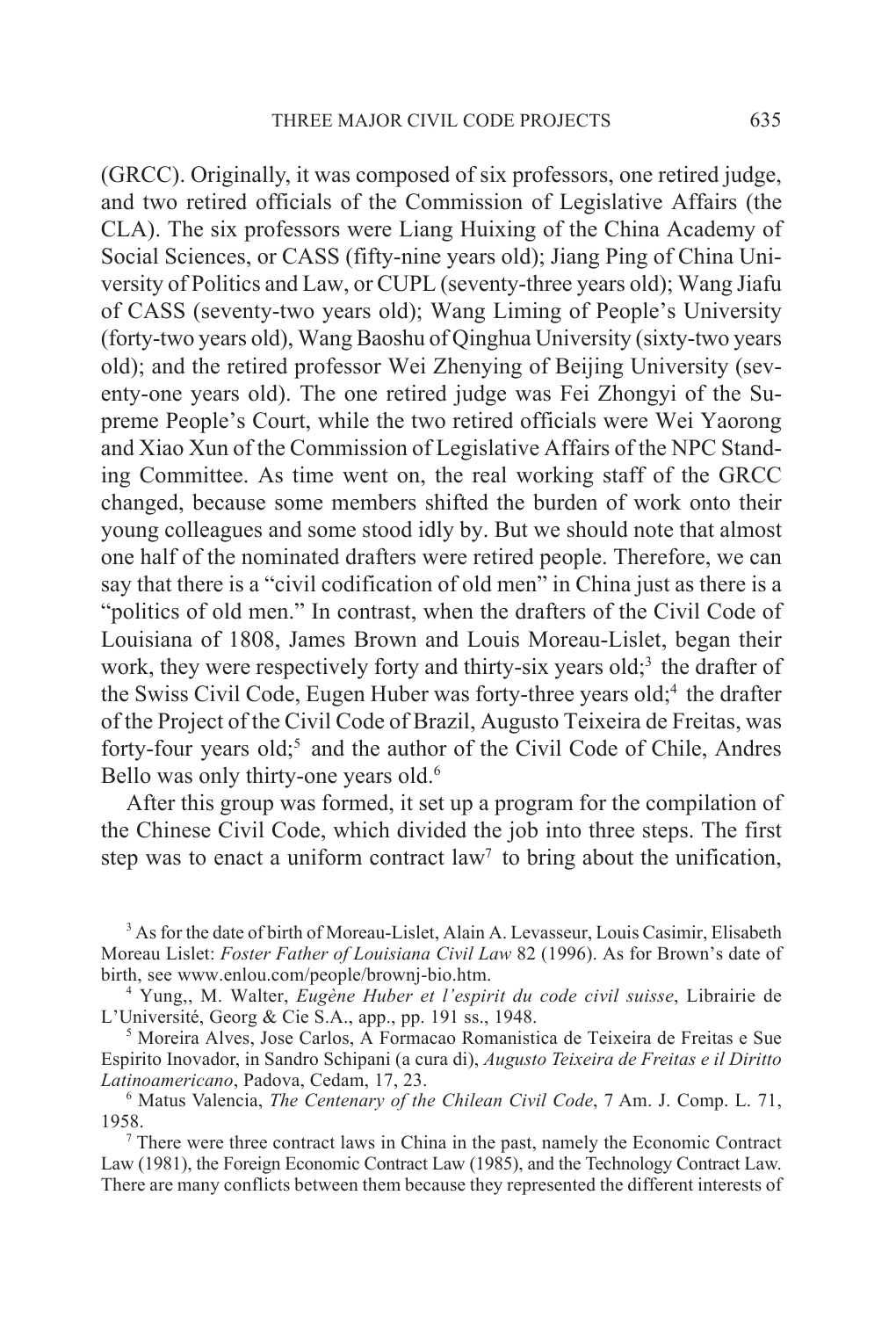perfection, and modernization of rules about commercial transactions. This step was slated to be accomplished by 1999. The second step was to perfect the basic norms concerning property relationships by codifying a Law of Things within five to six years. The third step was to fully codify a complete civil code by 2010. The promulgation of the Contract Law in 1999 accomplished the first step. As for the second step, one working group headed by Professor Liang Huixing offered a draft of the Law of Things in 1999 while another working group headed by Professor Wang Liming offered a different draft of the same law at the end of 2000. Taking these two drafts as groundwork, the CLA produced an official draft of the Law of Things in May of 2001 and distributed it nationally to various legal institutions asking for criticism.

But the three-step working program underwent a change at the end of 2001 due to two events. The first was the ascension of China to the WTO, which meant that China undertook more obligations to the international society in the legal field than she had in the past. To satisfy the demands of international society regarding Chinese law, the legislature of China decided to accelerate the process of civil codification. The second was the retirement of the Chairman of the Ninth NPC, Li Peng, in March 2003. He found inspiration in the well-known words of Napoleon: "My glory is not that I have won 40 battles, the battle of Waterloo has removed the memory of all of them, but my civil code will not be forgotten and it will be eternal".8 Li Peng wanted to have the glory of being the initiator of the Civil Code of China and directly ordered the GRCC to complete the code by 2002 so that the Project could be finalized by the Standing Committee of the Ninth NPC before his retirement. Thus a connection between his name and the civil code of China could be established, even though he knew full well that he would be leaving an unfinished work to his successor.

Under these circumstances, the CLA held a working meeting with all the members of the GRCC on January 11, 2002, in which a division of labor was made so that every drafter could take responsibility for several

governmental departments (the Administrative Bureau of Industry and Commerce, the Ministry of Foreign Trade and the Commission of Science and Technology) that had enacted them. This situation rendered it necessary to enact a uniform contract law.

<sup>8</sup> Ma vraie gloire, ce n'est pas d'avoir gagné quarante batailles; Waterloo effacera le souvenir de tante de victoires. Ce que rien n'effacera, ce qui vivra eternellement, c'est mon Code Civil. Robaye, Rene, *Une Histoire du Droit Civil* 35, 1993.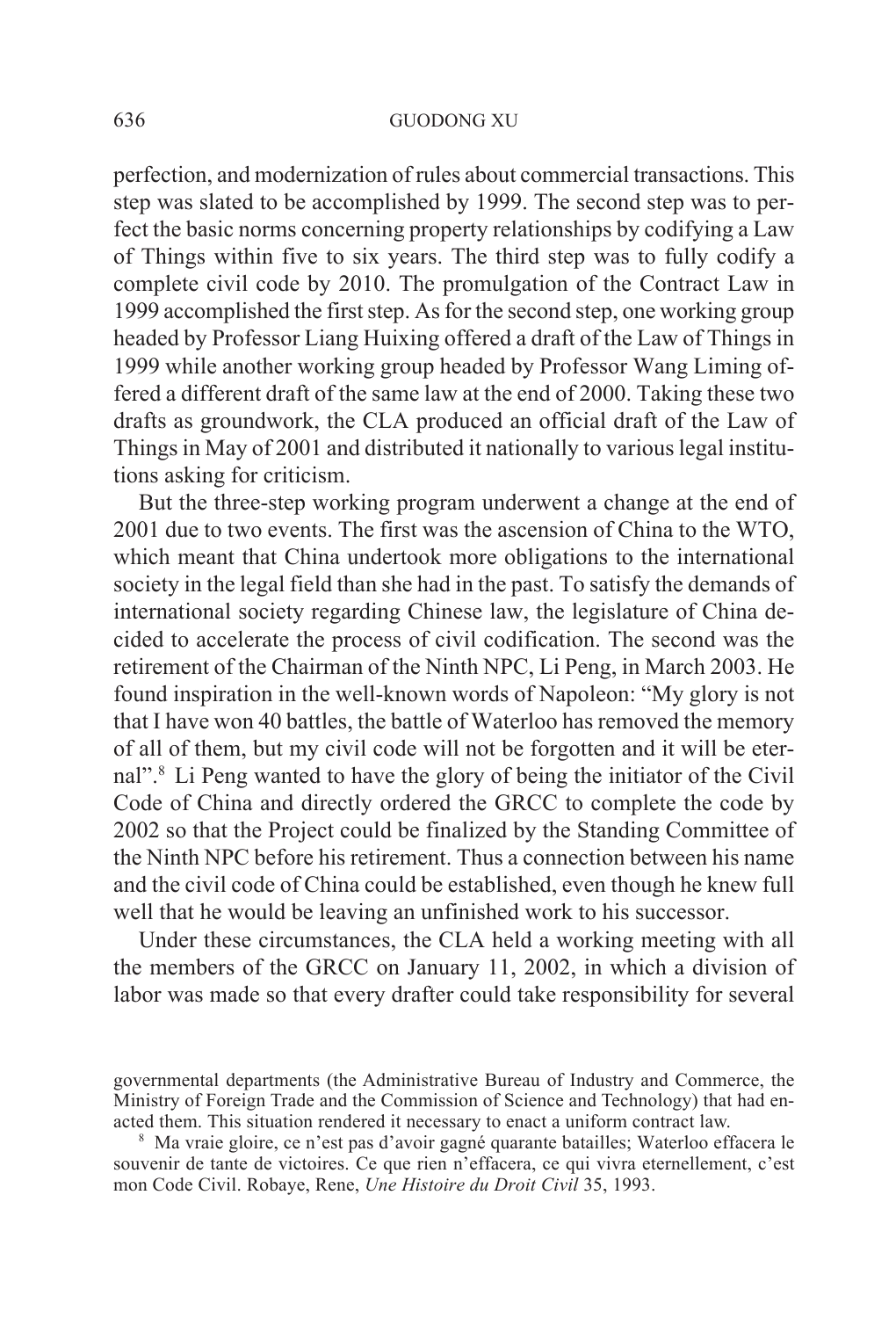parts of the Project. Professor Liang Huixing, one of the most active and relatively young members of the GRCC, was in charge of the drafting of the General Part of the whole code, the Law of Things, the General Part of the Law of Obligation, as well as the Contract Law. Professor Wang Liming, another active member and the youngest on the GRCC, was in charge of the book of Personality Rights (in which rights concerning name, image, honor of natural persons, etc., are set forth) and Torts. Professor Wu Changzhen, a newly nominated member of the GRCC, was put in charge of the Family Law and the Succession Law. The CLA set the end of March 2002 as the deadline for all the drafters to finish their work. In fact, all the Projects were finished that April and published (except for the books under the care of Professor Wu Changzhen) on the Web site for the Chinese Civil and Commercial Law<sup>9</sup> for public criticisms.

On September 16, 2002, the personnel of the CLA finished their reformulation of GRCC Projects and transformed it into their own Project. As Li Peng expected, this Project was discussed at the thirty-first session of the Standing Committee of the NPC, the last session in his term, on December 23, 2002. This event symbolized that the Project of the Chinese Civil Code had officially entered into the law-making process.

It is notable that two novel legislative processes were created in the preparation of the civil code.

The first is the broad participation of scholars in making legislation. The CLA chose to entrust some scholars with Beijing household registration to draft the first Project of the law, so they began to share the power of drafting that had been the exclusive province of the CLA in the past. The power over final decisions was reserved by the CLA for itself and was shown by the fact that it could reformulate the scholars' Project into its own at the final stage of preparation. This meant that it was necessary to produce at least two drafts for each part of the code. It is interesting to compare them in order to discern whether there has been progression or regression as the draft moved from the hands of the scholars into those of the lawmakers.

The second is a dynamic competition between many Projects in the lawmaking process. The above-mentioned decentralization of drafting trig-

<sup>9</sup> Its electronic address on the Internet is http://www.civillaw.com.cn/elisor/legis/ wqmore.asp.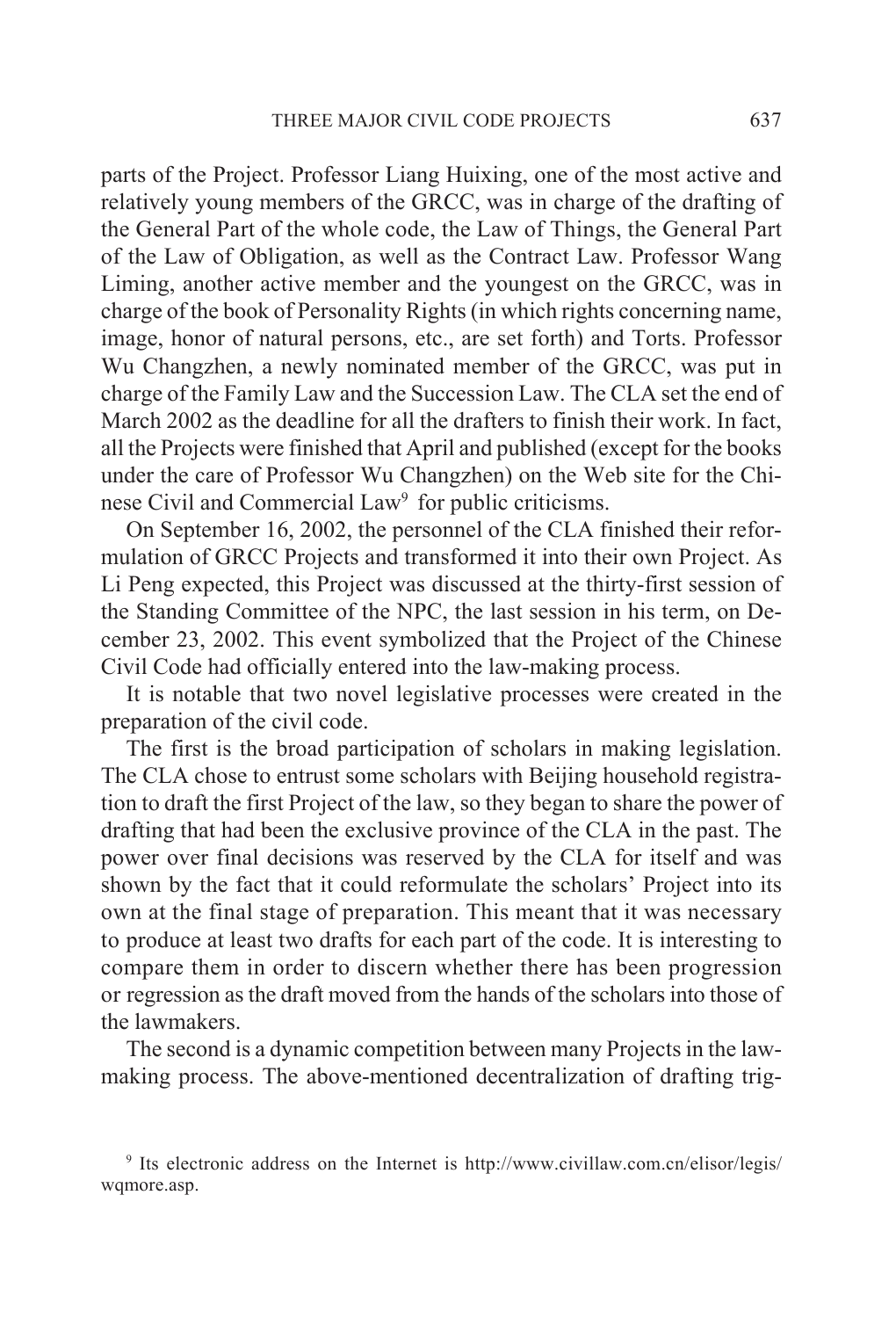gered a tide of civil code Projects. For example, there were two separate Projects for the book on the Law of Things and for the book of Torts produced by the different members of the GRCC. The scholars empowered by the CLA would prepare different Projects on the same topic of the civil code if they found themselves facing a discrepancy in opinions. They were prepared separately by the two most active members of the GRCC, Professor Liang Huixing and Professor Wang Liming, in order to express their different ideas. There are also two drafts for the book of the Succession Law: one was prepared by the officially authorized scholar Professor Liang Huixing and his colleagues; another was by nonauthorized scholar Professor Zhang Yumin and her colleagues. All these Projects on the same topics represent a competition between different members of the GRCC and the GRCC and outsiders. As I mentioned earlier, Professor Liang Huixing and Professor Wang Liming are the soul and strongest members of the GRCC but there are some discrepancies in their views, so they even produced respectively their own complete Project of the civil code after the completion of the GRCC's Project. Their differing approaches made it impossible to combine the books of the Project for which they were responsible and to publish them as a whole. Furthermore, Professor Liang Huixng obtained a grant in 2000 from the China Foundation for Social Sciences for his proposal Study in the Civil Codification for China, in recognition of all his work and the drafting of the General Part, the Law of Things, the General Part of the Law of Obligation, and the Contract Law, which were areas authorized by the CLA. He and his colleagues also drafted the books on Torts, Family Law, and Succession Law, which had not been officially authorized by the CLA. Thus, he was the first to produce a complete Project of the civil code, consisting of seven books and 1924 articles.10 Under these circumstances, Professor Wang Liming decided to produce his own complementary Project of the civil code. It consists of books on Personality Rights (97 articles), Torts (233 articles), certain parts of the Law of Things relating to State ownership and collective ownership (GRCC Project authorized by the CLA), together with books on the General Part (290 articles), Marriage and Family Law (140 articles), the General Part of Obligations (127 articles), Contract Law (546 articles), all of which was not officially authorized by the CLA. This complementary Project consisting

<sup>10</sup> *The Avant-Projet of the Civil Code for China*, Liang Huixing, 2003.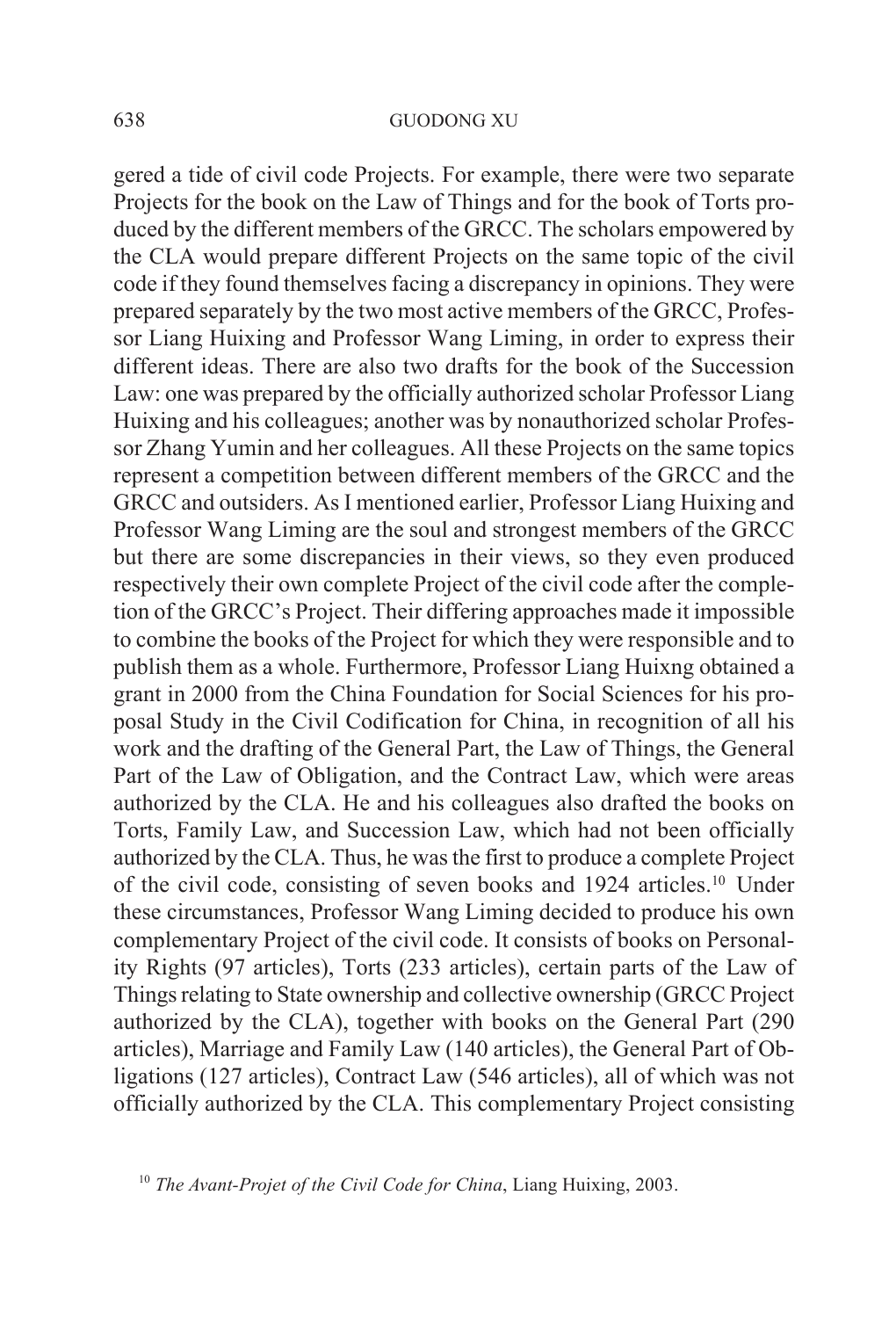of eight books and over 2056 articles is now finished and published.11 The practice of the members of the GRCC to complete an integrated Project of the civil code by combining the books by authorized and nonauthorized drafters gives me reason to call the latter draft a complementary Project. On the other hand, a group of scholars who had no direct connection to the CLA and lived in provincial cities also spontaneously drafted complete civil codes or parts thereof in defiance of the monopoly held by Beijing scholars. The Project for Succession Law drafted by a group headed by Professor Zhang Yumin of Southwest University of Politics and Law (in Chongqing) is an example of a partial Project of this kind. My own green civil code Project is a complete civil code. There exist so many Projects of the civil code in today's China that in a certain sense we can say that the drafting of the civil code has become a competitive, public undertaking there.

It is unfortunately obvious that while we may have witnessed the end of the CLA's monopoly on drafting power, a monopoly by Beijing scholars followed closely on its heels. As I mentioned previously, this monopoly caused great dissatisfaction among scholars, including me, who were disqualified by virtue of not holding a Beijing household registration. Furthermore, I thought that the CLA did not take the drafting of the civil code seriously because it left too great a role to retired personnel. The importance of this task cannot be overestimated and, in my opinion, it requires up-to-date knowledge about the experience of civilian codification in the contemporary world, as well as a great deal of physical energy. Furthermore, the retired scholars who made up the GRCC were relatively poorlytrained because they received their legal education during very tumultuous periods in the history of the PRC. For these reasons, I decided to organize an alternative group to draft a civil code for our country, aiming at bringing competition into the preparation of the civil code and giving more opportunity to young scholars in this undertaking. The members of this group are my young colleagues at Xiamen University and at Zhongnan University of Economics and Law (in Wuhan).<sup>12</sup> Thanks to the financial

<sup>&</sup>lt;sup>11</sup> By the Publishing House of Legal System of China in November, 2004.

<sup>&</sup>lt;sup>12</sup> I was a professor at Zhongnan University of Economics and Law before January 2000, at which point I transferred to Xiamen University. The major drafters of our *Projet* are Xu Guodong, Jiang Yue, Xu Diyu, Xue Jun, Pei Liping, Cao Xinming, and Chen Haibo.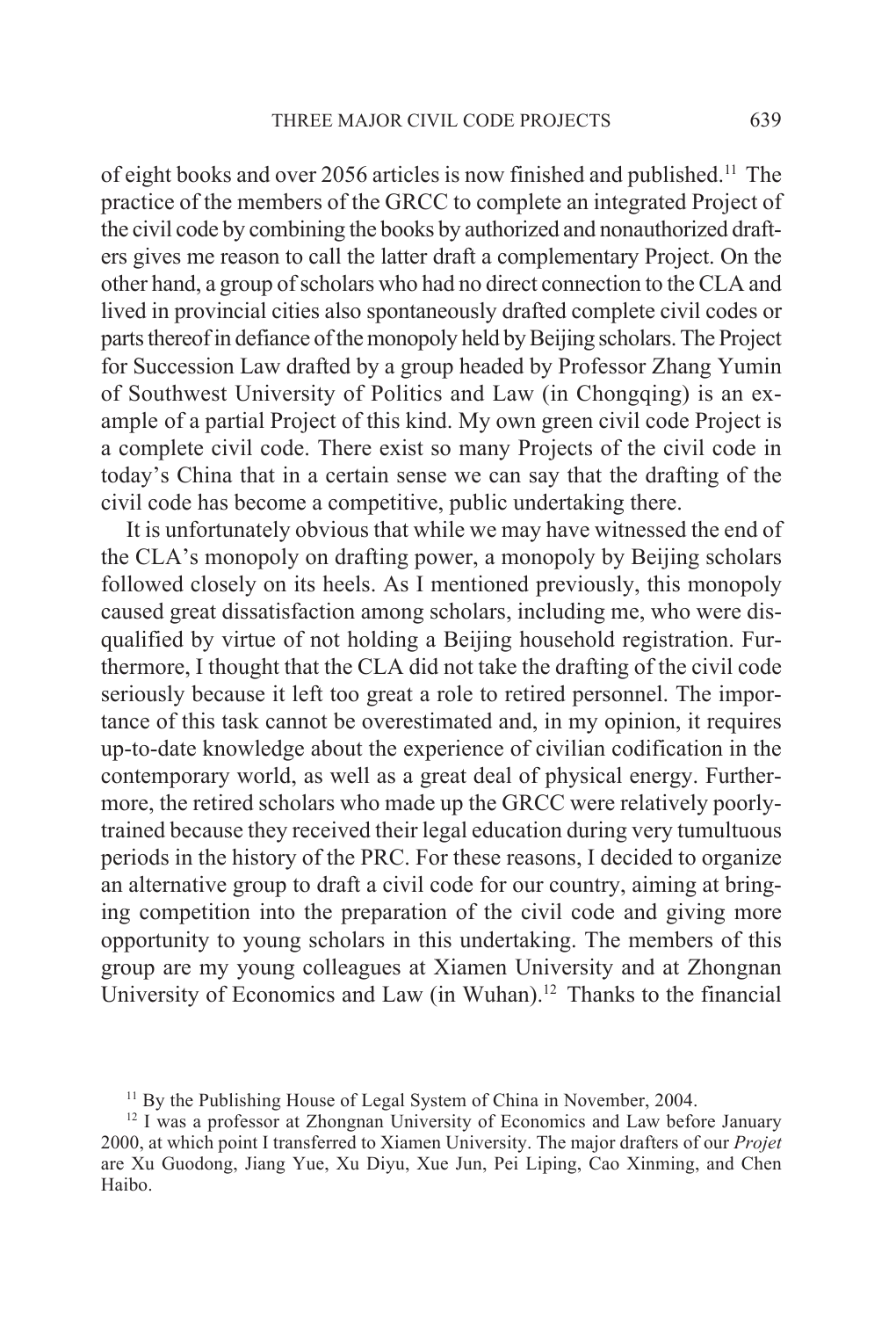support of the Ministry of Justice of the PRC, my plan came to fruition. On September 3, 2002, my group completed our draft of the civil code for China, which was published in March this year by the Social Sciences Documents Publishing House of the Chinese Academy of Social Sciences.

So there are five complete Projects for the civil code in China today. The first one is the Project of the GRCC; the second one is that of the CLA; the third one is my Project, the green civil code;<sup>13</sup> the fourth one is the complementary Project made by professor Liang Huixing's group; and the fifth one is the complementary Project produced by Professor Wang Liming's group. In my humble opinion, the basic structures and contents of the complementary Project of Professor Liang Huixing is almost the same as that of the Project of the GRCC, with the exception of the deletion of the book on International Private Law. So it is not worthy to be presented here separately. The basic structure of the complementary Project of Professor Wang Liming contains similar elements of the structure of the Project of the CLA, the only important difference between the structures of the two Projects is that Professor Wang Liming divided the whole content of the civil law into two broad notions, persons and things, and located the first in the front of the Project and the second in the back of the Project while the Project of the CLA did not follow any particular logical order and located them at will. This idea of Professor Wang Liming is so similar to the idea embodied in the structural arrangement of our green civil code that it is also not worth going into separately. What is more worthy of note are the first three Projects. But they are voluminous works and making a comprehensive presentation of them needs much time and length. So, in this short Article, I can only give an outline of their structures and try to elucidate the significance of these structural arrangements. In the context of Continental legal systems, the structural design of a civil code is very important, because reasonableness and harmony of structure characterize a comprehensive codification and distinguish it from a mere consolidation of laws.

<sup>13</sup> In our time, "green" has come to symbolize pursuing an equilibrium of relationships between humankind and resources; therefore, our civil code *projet* established the basic principle of saving resources and protecting the environment, and stipulated this as an obligation inherent in the right of ownership, incarnated in all other relevant institutions. For these reasons, we named our *projet* the green civil code.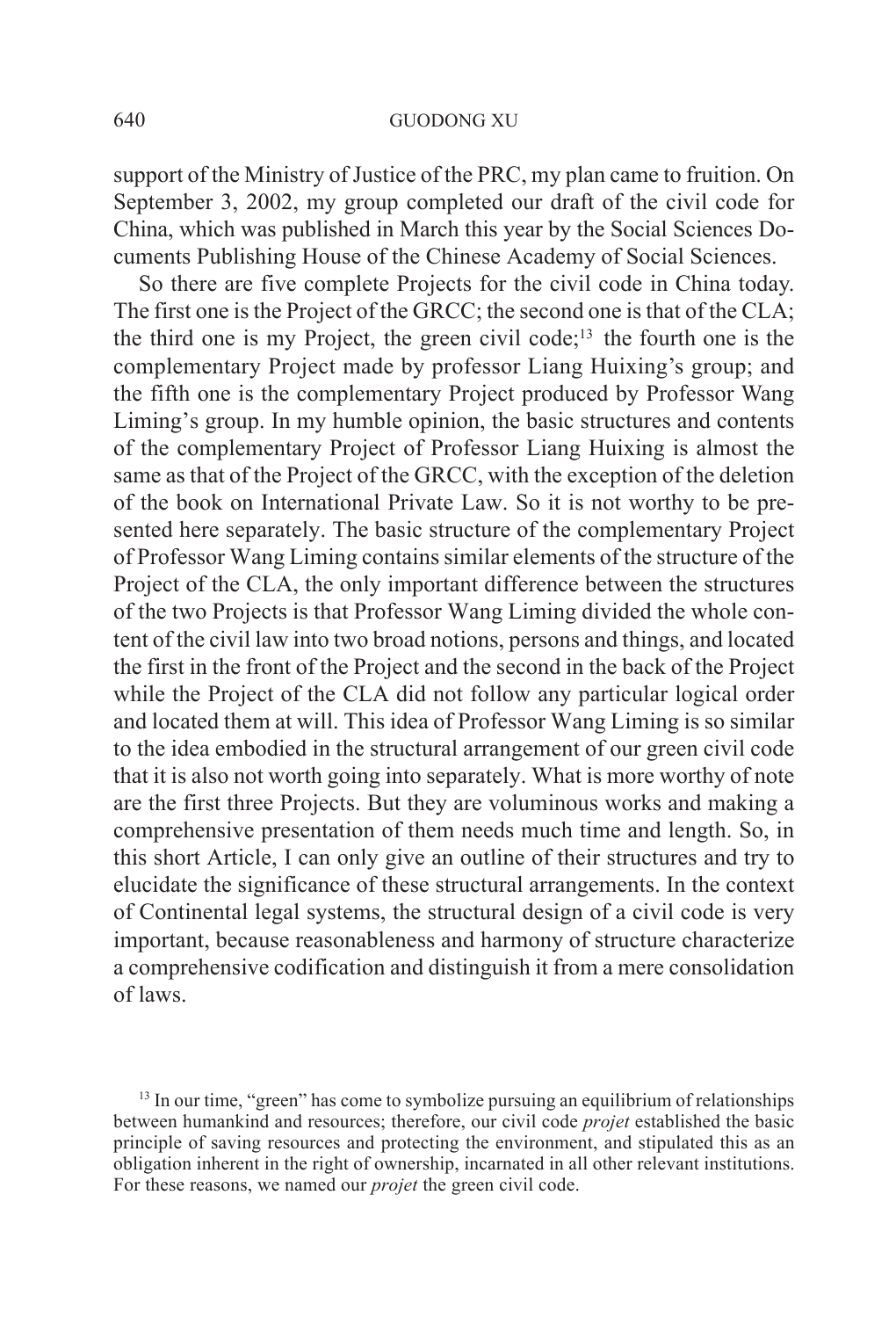### II. AN INTRODUCTION TO THE STRUCTURE OF THE PROJECT OF THE GRCC

The Project of the GRCC was originally divided into eight books as follows: the General Part, the Law of Things, the General Part of the Law of Obligation, Contract Law, Torts, Family Law, Succession Law, and International Private Law. In the process of drafting, a book on Intellectual Property Law was added after the completion of the others. So the final number of books of the Project is nine. The number of articles found in each book is as follows: the General Part (220), the Law of Things (423), the General Part of the Law of Obligation (193), Contract Law (1298), Torts (239), Family Law (about 101), Succession Law (about 37), $14$  International Private Law (unknown), and Intellectual Property Law  $(84)$ <sup>15</sup> The total number of articles in all the books is difficult to calculate because of a lack of relatively accurate information about certain books, but I could estimate roughly that this number stands at 2511 (other than the book of International Private Law, which was also subsequently added to the Project, unfortunately I do not know how many articles it contains also because of a lack of transparency of the operation of the civil codification). Anyway, this makes for one of the most voluminous legislative Projects in Chinese history.

After the completion of this Project, a meeting of civil law experts was held in April, 2002 to examine it. The majority of experts insisted that Intellectual Property Law and International Private Law should be inserted into the Project and stand as separate books within. The CLA accepted this suggestion. A new division of labor was arranged. Professor Zheng Chengsi of CASS (fifty-nine years old) , an expert on Intellectual Property law, was recruited as a new member of the GRCC in order to take charge of drafting this book, while ex-Justice Fei Zhongyi was put in charge of drafting the book on International Private Law.

14 All the books of the *Projet* of the GRCC were published on the Web site http:// www.civillaw.com.cn except the book on Family Law and the book on Succession Law drafted by Professor Wu Changzhen and the book on International Private Law drafted by ex-Justice Fei Zhongyi. As for the number of articles of the book on Family Law, I have questioned Professor Wu on August 8, 2003, and learned that it was drafted on the basis of the Marriage and Divorce Law in force (fifty-one articles), to which about fifty new articles were added. She told me that the book on Succession Law was also drafted on the basis of the Succession Law in force. The amendments are few.

<sup>15</sup> The draft of this book, together with a long introduction by the author, was published in *Forum of Politics and Law*, 2003.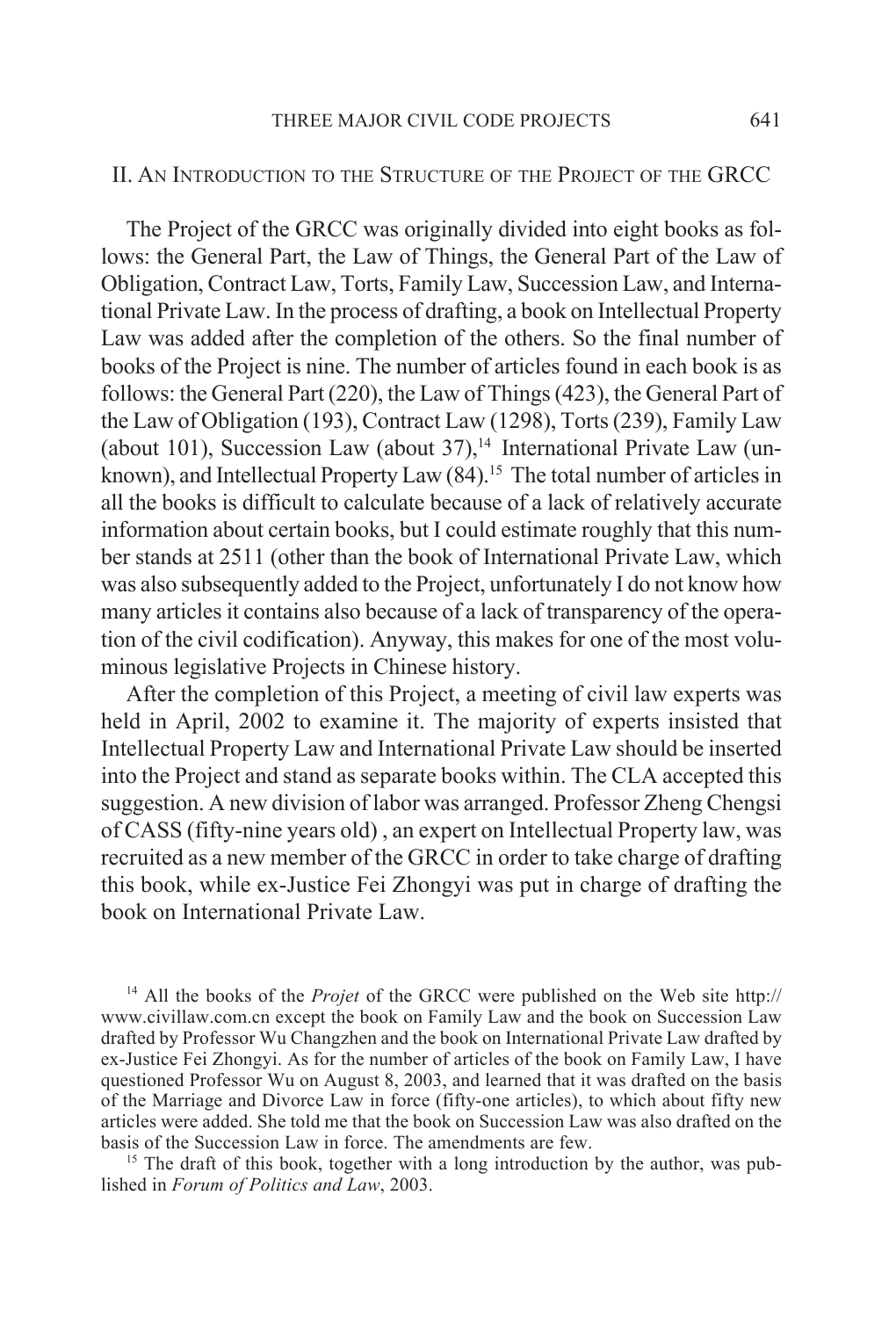From the point of view of structure, the Project of the GRCC has the following characteristics:

The first is a dismantling of the Law of Obligation. In civil codes of the Continental tradition this law is usually contained in one book, but it is always the longest one and jeopardizes an equilibrium of length between the different books. Now we can see that this situation has been changed by the GRCC. The Law of Obligation was broken down into three books: a General Part, Contract Law, and Torts. According to the traditional theory of continental civil law, tort, like contract, is no more than a source of obligations. The independence of torts and contracts from the big compound of the Law of Obligation reflects the influence of the Anglo-American legal systems on Chinese law. Due to the lack of a wide concept of obligation in countries within this tradition, contract law and torts have no need to be unified under the umbrella of the law of obligation and can become two separate areas of law.

The second characteristic is the reinsertion of family law into the civil code as a separate book. In the system of Soviet civil law, which deeply influenced our civil law, family law has been an independent sector of law, divorced from the Civil Code. This practice is still followed by the Russian Federation and the majority of countries in the CIS. Thus the Russian legislature enacted not only a Civil Code of 1994-2001, but also a Family Code of 1998. China, however, has abandoned this tradition and has begun to view the family law as an indispensable part of the civil code. This change requires us to reassess the nature of the civil law. The civil law has been understood as a tool of economic exchange for a long time in China, but family law does not regulate market relationships. Therefore its reinsertion into the Project of the civil code posed a challenge to the materialistic conception of civil law.

The third characteristic feature is the union of civil and commercial law in one code. This has been the legislative tradition of our country since the end of the Qing Dynasty when China received a Continental system. Beyond doubt this tradition is still followed in ongoing civilian codifications. The CLA has no intention to enact a separate code of commerce for our country.

## III. AN INTRODUCTION TO THE STRUCTURE OF THE CLA PROJECT

This Project is divided into nine books: the General Part, Law of Things, Contracts, Personality Rights, Marriage and Divorce, Adoptions, Succes-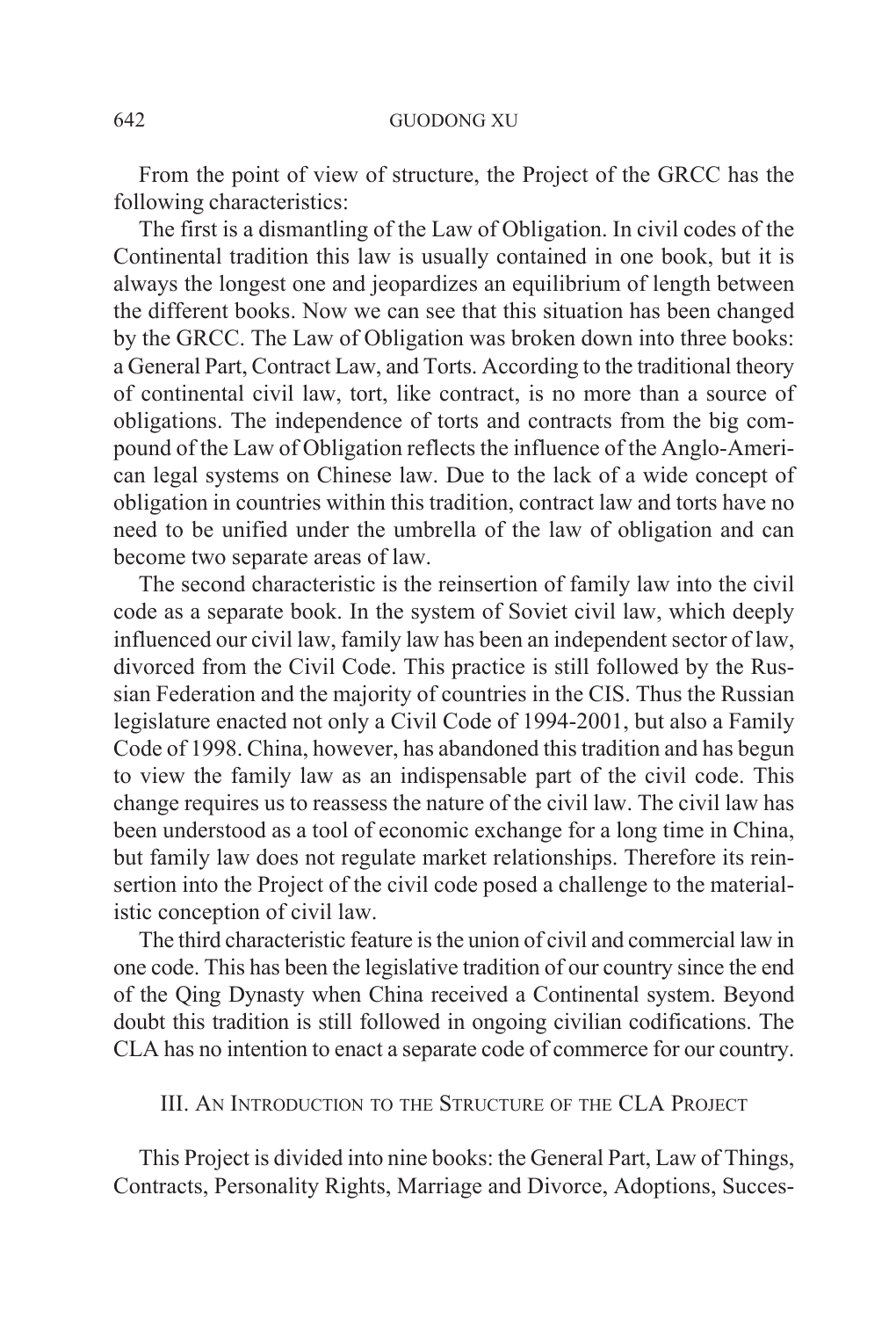sions, Tort Responsibility, and International Private Law. Contracts, Marriage and Divorce, Adoptions, and Successions are four ready-made legislations inserted in the Project without any amendment. The number of articles within each book is as follows: General Part (117), Law of Things (329), Personality Rights (29), Contracts (454), Marriage and Divorce (50), Adoptions (33), Successions (35), Tort Responsibility (68), and International Private Law (94). The total number of articles stands at 1209.

It is clear that this official reformulation made enormous changes to the GRCC's Project. First, it established the book Personality Rights; second, it eliminated the General Part of the Law of Obligation; third it added a book on International Private Law; fourth, it cancelled the book on intellectual property, which had been added; fifth, it converted four ready-made pieces of legislation into four books of the Project, thus collapsing Family Law into Marriage and Divorce and bizarrely making Adoptions into a separate book; sixth, it changed torts into the law of tort-responsibility; and finally, it transformed the relatively detailed Project of the GRCC, which included at least 2511 articles, into a much briefer verson with only 1209 articles. That means that the modified draft will leave more lacunae to be filled by judges and more puzzles to be guessed at by parties to civil transactions.

Here I would like to analyze the reasons why the above changes happened.

As for the book on Personality Rights. The framers of the Project, by putting this book first, intended to stress the role of civil law as a tool to protect human rights, thus opposing the tendency of reducing civil law to a set of rules that only regulates property relationships. The latter tendency has prevailed in China for a long time, but it is a very lopsided view, because the objects of civil law include not only property relationships, but also personal relationships in which Personality Rights are involved.16

As for the cancellation of the General Part of the Law of Obligation, it was originally conceived that this book contained the general provisions that could be commonly applied to various concrete types of obligations, such as contract, torts, management of the business of another, and unjust enrichment. But Professor Wang Liming challenged this conviction by

<sup>16</sup> Guodong Xu, "The Basic Structure of the Project of the Civil Code", *Studies in Law*, 2000.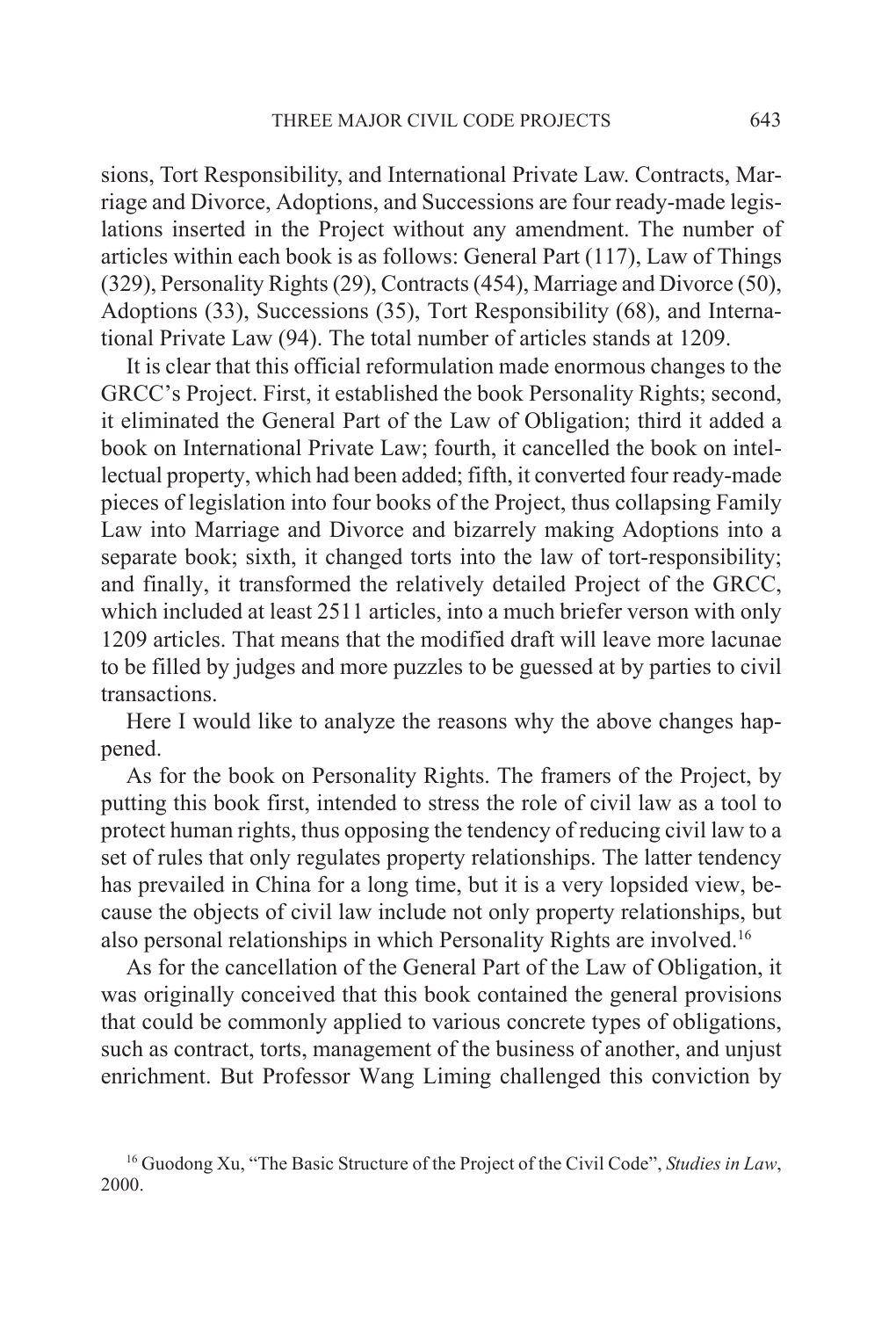arguing that the majority of norms in the General Part of the Law of Obligation in fact can only be applied to contracts. For example, the dispositions about the obligations with terms or conditions cannot be applied to the obligation of torts and other kinds of obligations. They constitute more a general part of contract law than a general part of all kinds of obligation.17 Furthermore, scholars who have a pro-American law inclination, such as Professor Jiang Ping, who was a visiting scholar at Columbia Law School in 1996-1997, argued that the absence of a general concept of obligation in Anglo-American law countries does nothing harmful to the quality of life of peoples therein and insisted on cancelling the General Part of Obligations in the civil code.18 Obviously his opinion prevailed.

As for the addition of the book on International Private Law, the leading scholars in this field originally did not accept an incorporation of this subject into the civil code and insisted on enacting an independent code for it. In fact, there was already a Project of a code of international private law organized by the China Society of International Private Law before the civil codification was underway. But in the legislative program of the NPC, there is no agenda for codifying international private law in the near future. In order to accelerate the codification of this sector of law, the CLA decided to incorporate it into the civil code as a separate book. People described this legislative strategy as "pick up".19

As for the addition and cancellation of the book on intellectual property, the reason why the decision to insert this law into the civil code as a separate book was made so late in the game is that there were too many debates on the feasibility of this arrangement among scholars. Some jurists think that it is not suitably a part of the civil code but should instead be a special regulation, because it contains many specific administrative law norms which are inherently unstable. Its insertion in the civil code would jeopardize the certainty and timelessness of the code. Meanwhile other scholars insisted that intellectual property is nothing but a special kind of right to things. The reason why it stands outside the civil codes of

<sup>17</sup> Wang Liming, *The System of the Chinese Civil Code*, *at* http://www.cnlawschool. com/research/display 0303.asp?id=9.

<sup>18</sup> Jiang Ping, *Liang Huixing & Wang Liming, The Thinking Line and the Model of Chinese Civil Code*, *at* http://www.law-thinker.com/detail.asp?id=1441.

<sup>19</sup> Wang Jiafu, *Zheng Chengsi & Fei Zongyi, The Law of Things, The IP Law, and the Chinese Civil Code*, *at* http://www.law-thinker.com/detail.asp?id=1481.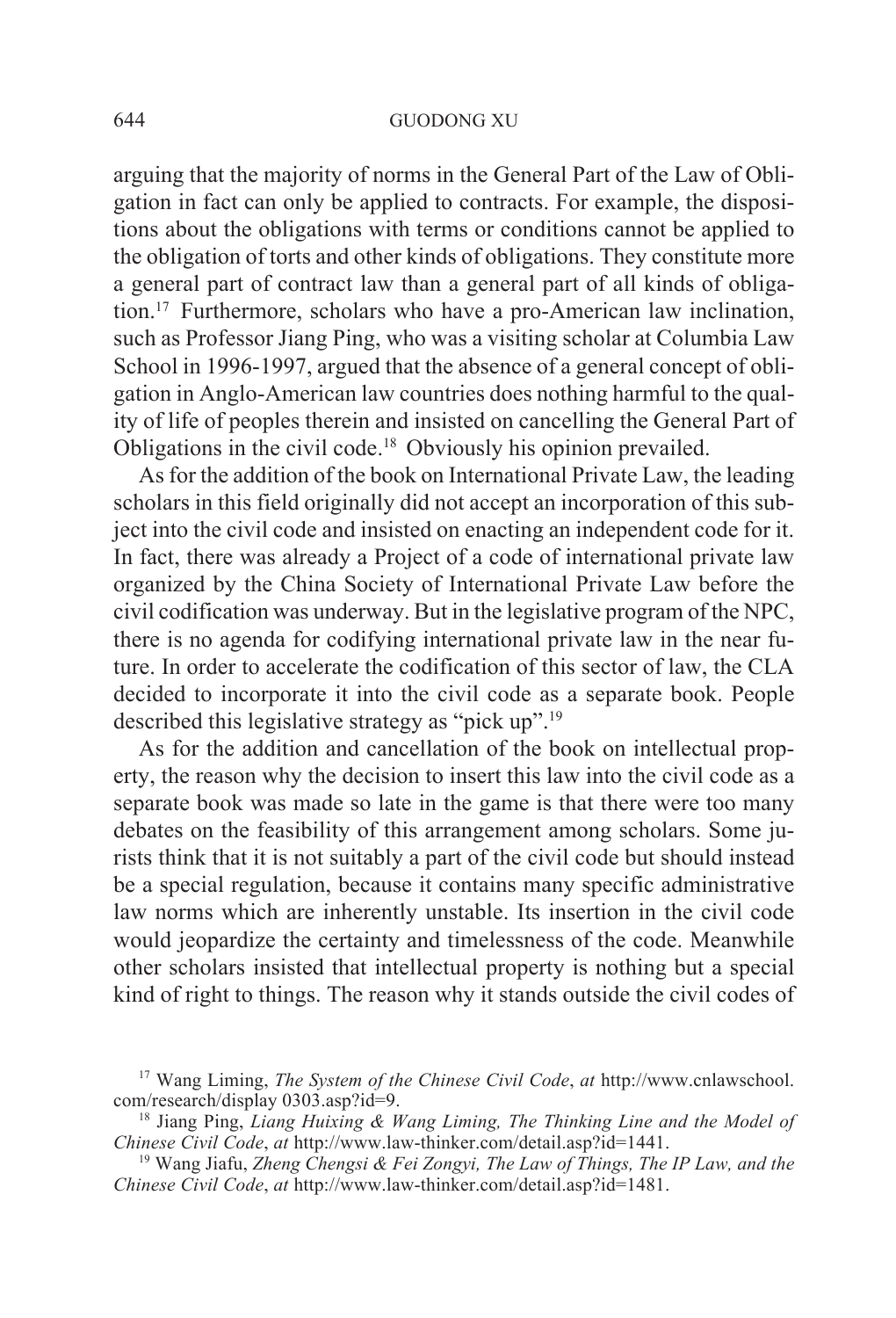most countries is that this law was still immature when these civil codes were enacted. Now that intellectual property law is mature enough, it is time to incorporate it into the civil code.<sup>20</sup> So the CLA accepted this viewpoint and decided upon incorporation. But finally the incorporation was aborted for two reasons. The first is a lack of successful models in this field. Professore Zheng Chengsi said that excepting the defeated experience of Italian Civil Code, none of world's influential civil codes has incorporated intellectual property law.21 The second is the common opinion of experts around the world, expressed in a 1996 conference in Washington and organized by the World Organization of Intellectual Property, that the incorporation of intellectual property law into a civil code is not feasible. This persuaded the CLA to abandon its decision.<sup>22</sup>

As for the incorporation of the four ready-made pieces of legislation into the Project of the CLA, the cause here is that Li Peng left insufficient working time for the CLA to prepare new Projects in those areas. As mentioned earlier, he demanded that the Project of the civil code be ready for discussion at the meeting of the Standing Committee of the NPC on December 23, 2002, before his retirement in March, 2003. In a short period of only four months (from April to August of 2002), compelled by the political needs of its supreme leader, the CLA had no choice but to make four ready-made laws concerning contract, marriage and divorce, adoption, and succession play the temporary role of four books of its draft. In this way four relatively simple and outdated pieces of legislation entered the Project of the CLA. As a result, the broader category Family Law degenerated into a narrower book on Marriage and Divorce, and the entire codification degenerated into a consolidation. Furthermore, giving the law of adoption the position of an independent book in the Project greatly damaged its systematic consistency, because from the point of view of logic, adoption is no more than a source of filiations, and therefore is suitable to be a part of the Family Law and not an independent book on an equal footing with Family Law.

As for the change of torts into the law of tort responsibility, I should say that torts are different than responsibility. The former is a kind of obliga-

<sup>20</sup> Xu, *supra* note 16.

<sup>&</sup>lt;sup>21</sup> Zheng Chengsi, "The Projet of Civil Code and the Draft of the Book on IP Law of the GRCC", *Forum of Politics and Law*, 2003.

<sup>22</sup> *Idem*.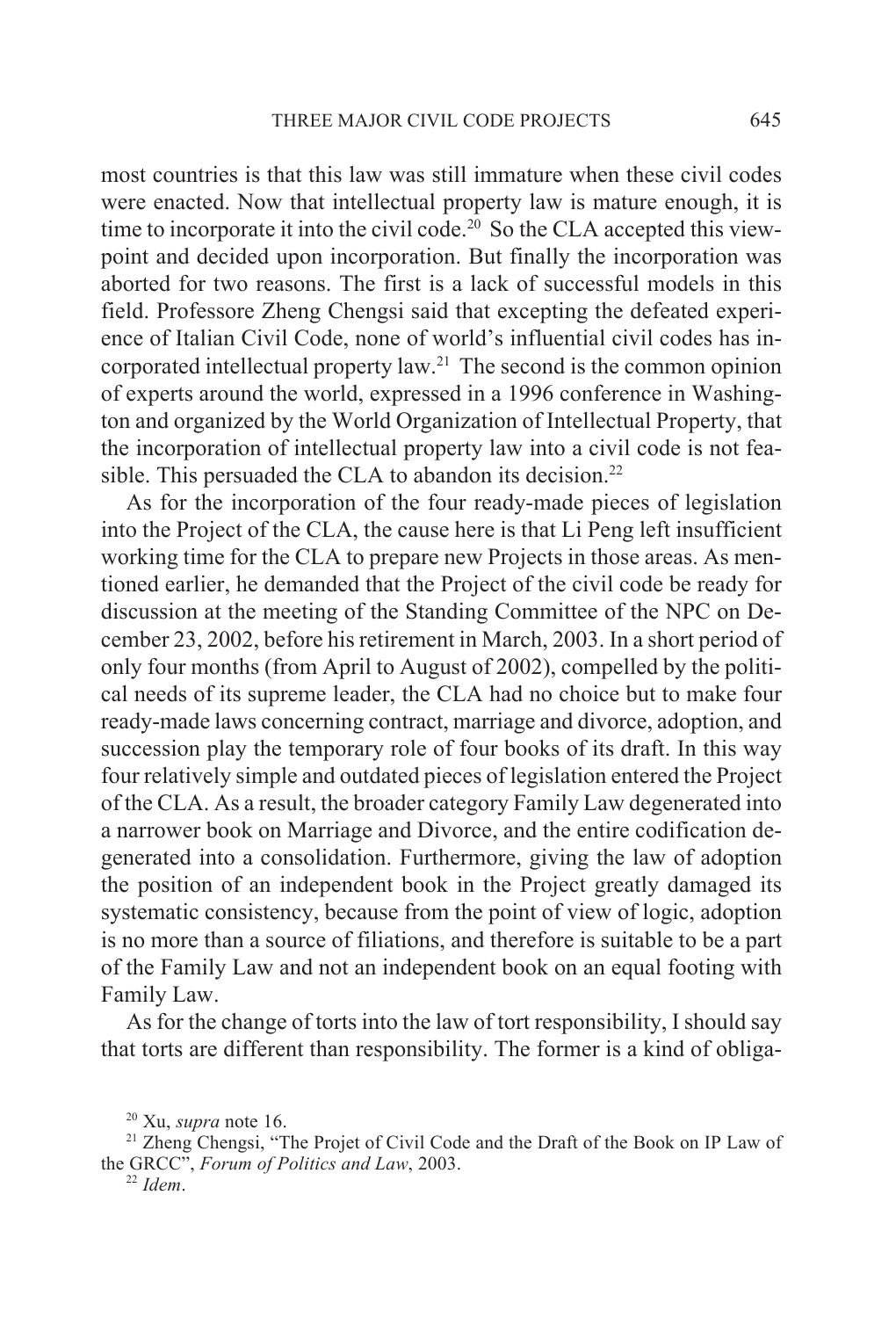#### 646 GUODONG XU

tion and principally is a relationship between private individuals. It is a first-level relation while the latter consists in sanctions imposed on the wrongdoer by the state. Responsibility is second-level: a guarantee to obligations. So there is a tendency to transform traditional torts into responsibility in Continental countries. For example, Italian civil law theory has changed torts into extra-contractual responsibility.23 Meanwhile, Chapter 6 of the General Principles of the Civil Law of China has also established the institution of civil responsibility that bears on both torts and breaches of contract. So there are two understandings about the nature of torts; some scholars understand it as a source of obligations while others understand it as a responsibility. The binominal title of torts-responsibility in the Project of the CLA represents a compromise between these two conceptions. Nevertheless, this change shook further the traditional institution of obligation, because now torts are not only being understood as a kind of obligation, but also as a responsibility. The responsibility is different from the obligation.

As for the diminution of the number of articles in the CLA Project compared to the GRCC, it has two causes. The first is that the "big leap forward" of legislation produced necessarily a less deliberate and less detailed Project. The second is the difference of thinking between scholars and officials. The former pay more attention to diminishing or eliminating lacunae in legislation while the latter pay more attentions to simplifying the civil code draft in order to make it easier to be approved. They know that the voluminosity of the Project could jeopardize its chances of being approved by the leaders of the Communist Party and by the NPC. So the CLA prefers a draft that will be approved smoothly at the expense of the quality of the legislation.

The CLA draft has so many obvious defects that it has been subject to extensive and severe criticisms, even abuse. It has been called the misfortune of Chinese law, and many scholars believe that its existence is worse than its nonexistence.

IV. AN INTRODUCTION TO THE STRUCTURE OF OUR GREEN CIVIL CODE

Its structure is as follows:

<sup>23</sup> Franco Cordopatri's entry, Resposabilita' extracontrattuale, *Enciclopedia del Diritto*, Giuffré, 1988, 1099 ss.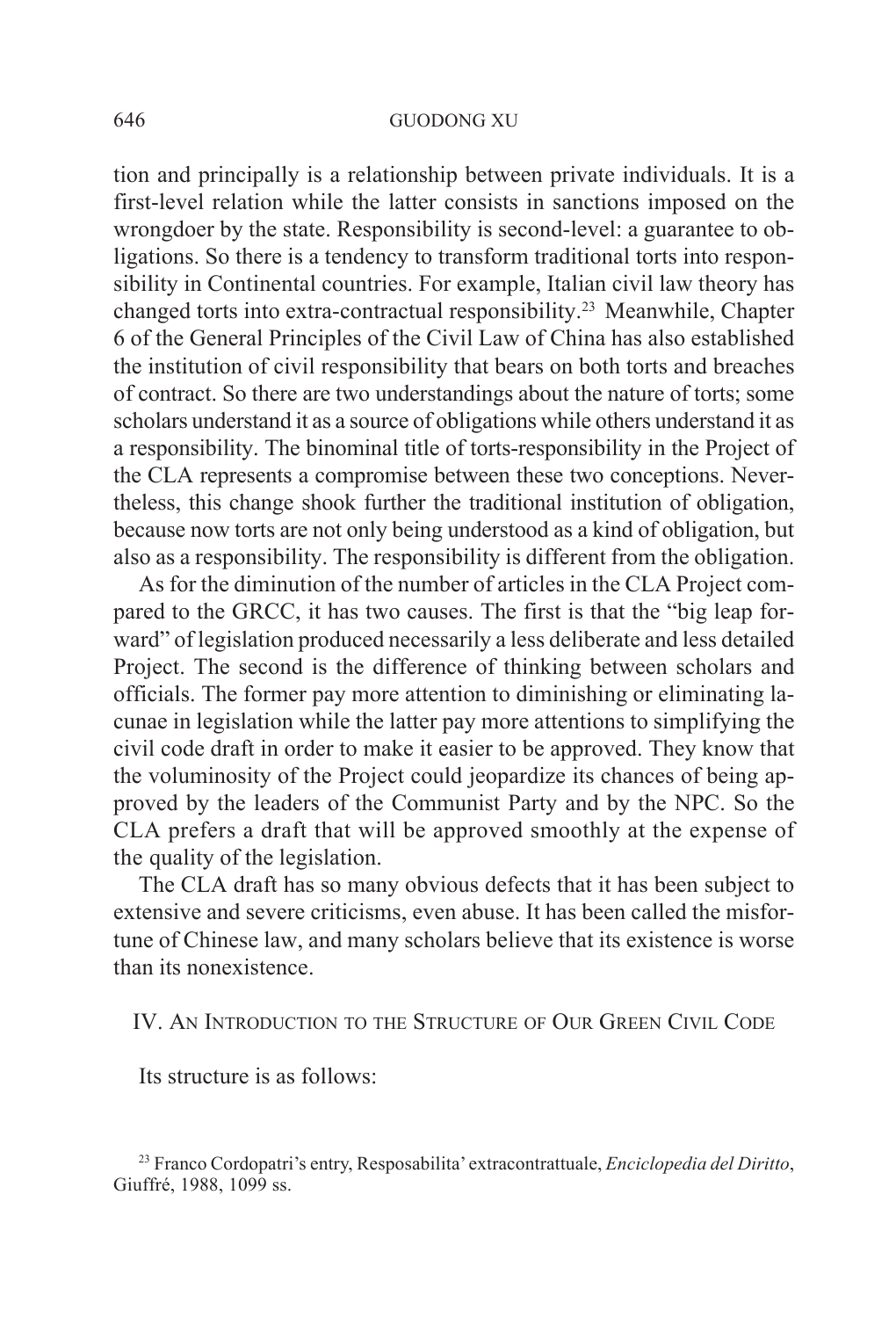Preliminary title ("brief general part"). Book I: Law of Personal Relationships. First Sub-book: Natural Persons. Second Sub-book: Legal Persons. Third Sub-book: Family Law. Fourth Sub-book: Succession Law. Book II: Law of Property Relationships. Fifth Sub-book: Law of Things. Sixth Sub-book: Intellectual Property Law. Seventh Sub-book: Law of Obligations (general part). Eighth Sub-book: Law of Obligations (special part). Accessory Title: International Private Law.

Our Project is divided into two parts and three levels: the fundamental part includes two books and eight sub books; the secondary part includes a preliminary title and an accessory title. The two books belong to the first level, the eight sub books belong to the second level, and the preliminary title and the accessory title belong to the third level.

The number of articles of each unit of the Project is as follows: the preliminary title (284), the law of natural persons (532), the law of legal persons (480), the family law (299), the succession law (539), the law of things (667), the intellectual property law (363), the law of obligations (general part) (353), the law of obligations (special part) (1677), the accessory title (138). The total number of articles of the whole draft is 5332 and it is the most voluminous of the five Projects. Perhaps it also is the most voluminous Project in Chinese legal history. The voluminosity of a legal draft represents the desire of the drafters to pursue legal certainty; therefore, it is a significant arrangement.

Compared to the other two Projects, our Project has the following characteristics:

First, it has an extra structural level: sub-book. With the structural level of book, we divided all the norms of civil law into two groups of rules, respectively the law of personal relationships and the law of property relationships, underlining the importance of the law of personal relationship by putting it in a primary position. This is a typical structure of the Institute system, which reflects the understanding of ancient Roman law as to the object of civil law. The Institute system formulated a juxtaposition of persons and things and supposed actions as the logical result of the interac-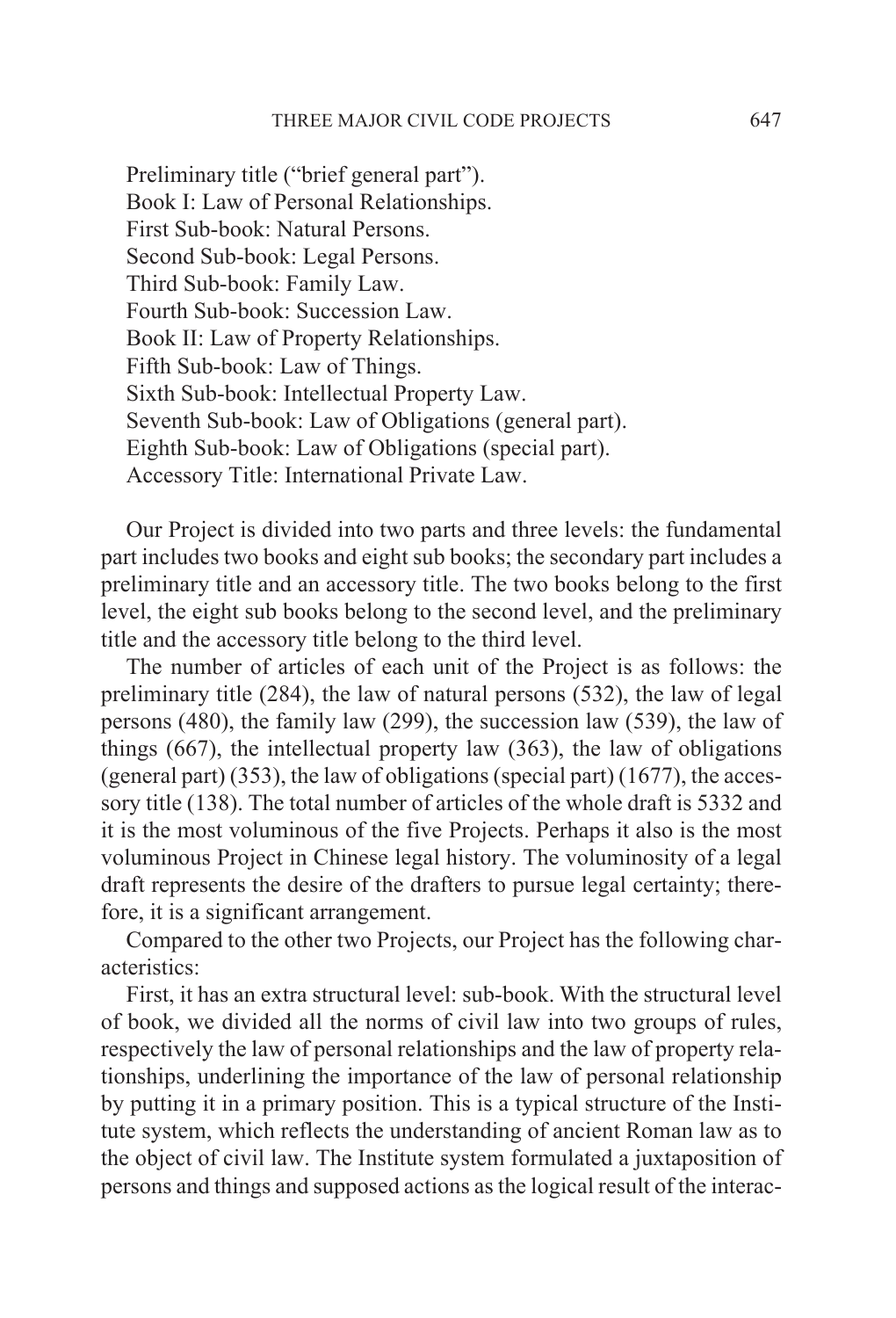tion of these two elements. From this formula we can draw much interesting information. From the point of view of philosophy, this contraposition is like that between subject and object or between spirit and matter. In the Institute system, the subject or spirit was put in a primary position; in the terms of modern Chinese philosophy, this vision represents an idealist tendency. From the point of view of civil law, this reflects the tense relationship which exists between human beings (persons) and economic resources (things), as well as a tense relationship among individuals caused by the first relationship; actions, namely the juridical form which competition takes for limited resources by many individuals, is the logical result of this tension. That means that the civil code must address the following premises: (1) things cannot sufficiently satisfy the desires of humanity, otherwise remedial actions by public authorities for the resolution of controversies would not take place; (2) even though things cannot satisfy the desires of humanity, if everyone were altruistic or modestly renounced his own desires, it would again be impossible for actions to take place. But in real life, actions take place often. Therefore the structure of the Institute system not only implies a pessimistic viewpoint of the relationship of persons to things, but pessimism also about human nature.<sup>24</sup> Our motive for adoption of the Institute system on the level of books in our Project is to inherit all the ideas contained in this structural arrangement.

Second, there is no general part in our Project, but there is a preliminary title and an accessory title.

The most obvious characteristic of the Institute system is the presence therein of a law of persons, which otherwise is overshadowed in the general part of the German Civil Code, and therefore has been seldom considered by the scholars of countries, including China, which have received German law. Since the formation of the Pandect School in Germany at the beginning of the nineteenth century, the law of persons in the tradition of Roman law has been reduced to the relatively smaller unit of "subject" in the general part of this system. As a result, the law of personal relationships was gradually reduced to the status of a vassal to the law of property relationships. Meanwhile the civil law, as a whole, becomes gradually un-

<sup>24</sup> Guodong Xu, "La struttura basilare del progetto di codice civile per la RPC dell'Università del Centro-Sud di Scienze Politiche e Giurisprudenza di Wuhan e le Istituzioni di Gaio", *Rivista di scienze giuridiche*, 17 2000.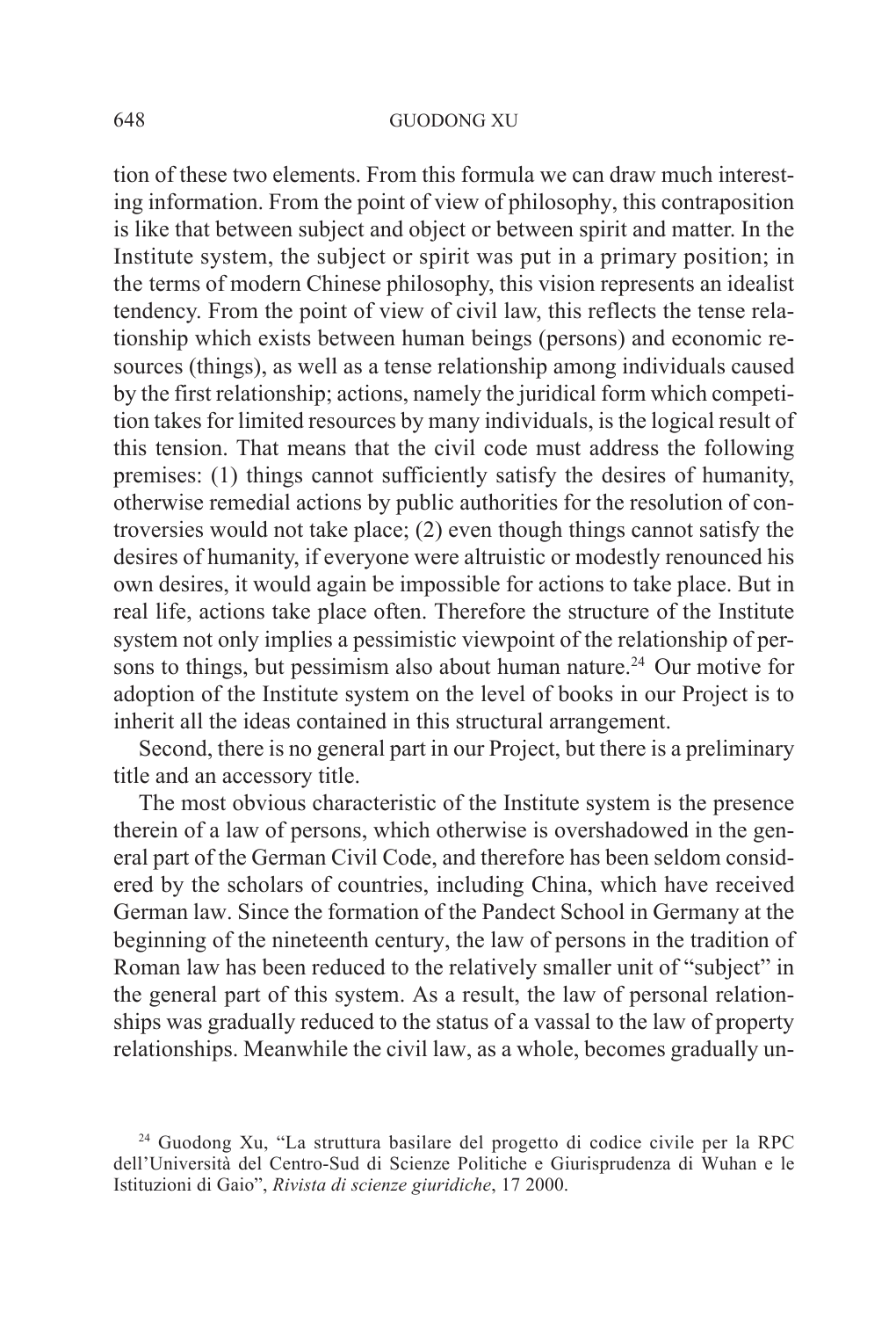derstood as an economic law which regulates only property relationships. So our return to the Institute system on the book level for the structure of our Project serves to avoid the errors of the Pandect system and to stress the independent position of the law of persons.

As for the establishment of the preliminary title in our Project, it is a substitution for the general part of the Pandect system. Because it does not contain any norms of the law of persons but only focuses on the institution of juridical acts which can be applied universally to all the unit of the civil code, it is equivalent to a brief general part.

As for the establishment of the accessory title in our Project, we considered that the norms of international private law regarding both the law of persons and the law of things could not be included in the books either on the law of persons or of the books of the law of things, so we created an accessory title to contain them in order to maintain the purity of the structure of person-thing in our Project.

> V. THE INFLUENCES OF AMERICAN LAW ON THE CHINESE CIVIL CODIFICATION

This Part is a little bit outside the theme of this Article, but because it is being published in the United States, I should say a few words about this topic.

First of all, I should say that the Chinese legislature had already adopted some legal institutions shared by the United States and the United Kingdom before the ongoing civil codification. For example, the Contract Law, now included as a book in the CLA draft, adopted the concept of anticipatory breach in its article 108 and the concept of indirect agency in its article 402. These two institutions are very different from their counterparts on the Continent.

Second, I would like to point out that there are important members of the GRCC who have studied in the United States as visiting scholars. As mentioned earlier, Professor Jiang Ping was a visiting scholar at Columbia Law School in the 1990s as a grantee of CLEEC (China Legal Education Exchange Committee) program. Since then he become a champion of U.S. law and a destroyer of the Chinese civil law tradition. Professor Wang Liming, who was a visiting scholar both at Michigan Law School (1989- 1990) and Harvard Law School (1998-1999, as a Fulbrighter), is the most vigorous supporter of the independence of Torts from the Law of Obliga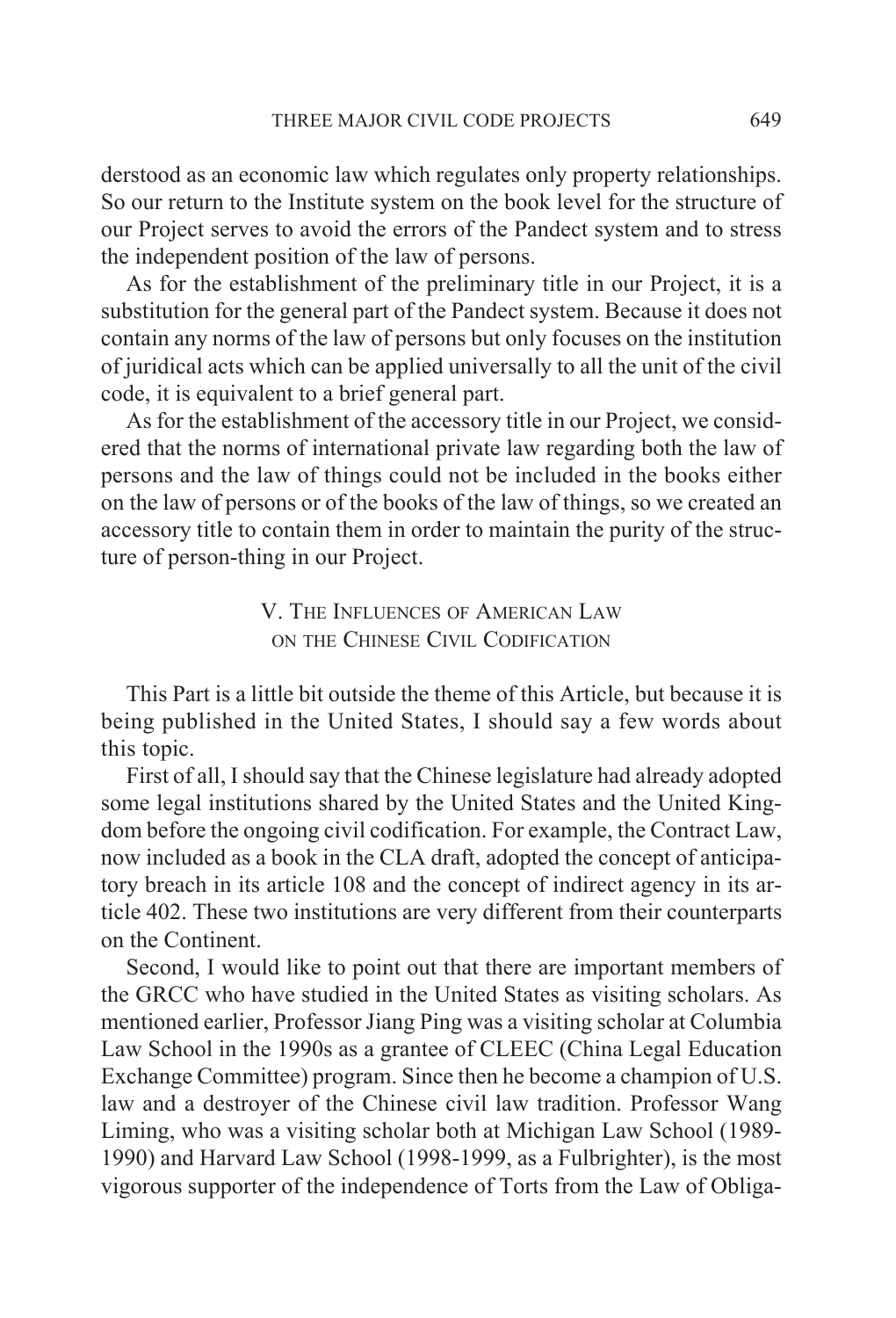tions. The major drafter of the book of torts in Professor Liang Huixing's complementary Project, Professor Zhang Xinbao, was a visiting scholar at Syracuse Law School (1991-1993) also under the auspices of the CLEEC program. All these professors have brought their experience of U.S. law into the drafting of the Chinese Civil Code.

Third, I should also emphasize that, while generally speaking the United States is a country within the common law tradition, she also has some territories that follow the Continental tradition. Thus, there are several civil codes, among which only the Civil Code of the State of Louisiana and the Civil Code of the State of California achieved the glory of having an impact on the Chinese Civil Codification.

In the process of drafting our green civil code, we have taken the Civil Code of Louisiana, which is available in major legal libraries in China, as a model in some respects. We invoked this code twenty-three times in all and cited twenty-six articles thereof, namely articles 488, 489, 499, 501, 513, 515, 520, 523, 528, 624, 625, 656, 666, 674, 675, 676, 681, 683, 684, 688, 689, 690, 691, 694, 696, and 749. They all belong to Book II, Things and the Different Modifications of Ownership of this code. Because we used an earlier edition, from before 1981, we did not know that article 520 had already been repealed.<sup>25</sup>

We also invoked ten articles of the Civil Code of California. They are articles 1638, 1641, 1642, 1643, 1644, 1646, 1647, 1648, 1649, and 1654. They are all regarding the interpretation of contracts.

Fourth, I should say that not only the statutes, but also some precedent from the United States has given us inspiration in drafting our Project of green civil code. As in article 1429a of the Peruvian Civil Code, in the eighth sub-book of our Project, article 108 stipulates the principle of substantial performance, which was invented by Justice Cardozo in Jacob & Youngs Inc. v. Kent, 230 N.Y. 23 (Court of Appeals of New York, 1921).

Finally, I should say that academic doctrine from the United States also influenced Chinese civil codification efforts. For example, article 385 of the first sub-book of our Project adopted the definition of privacy of Professor Alan Westin;26 meanwhile the article 70 of the seventh sub-book of

<sup>25</sup> *Louisiana Civil Code* 109, A.N. Yiannopoulos, 2003.

<sup>&</sup>lt;sup>26</sup> "Individuals, groups, or institutions have the right to control, edit, manage, and delete information about themselves and decide when, how, and to what extent that information is communicated to others". Westin, Alan, *Privacy and Freedom*, 7, 1970.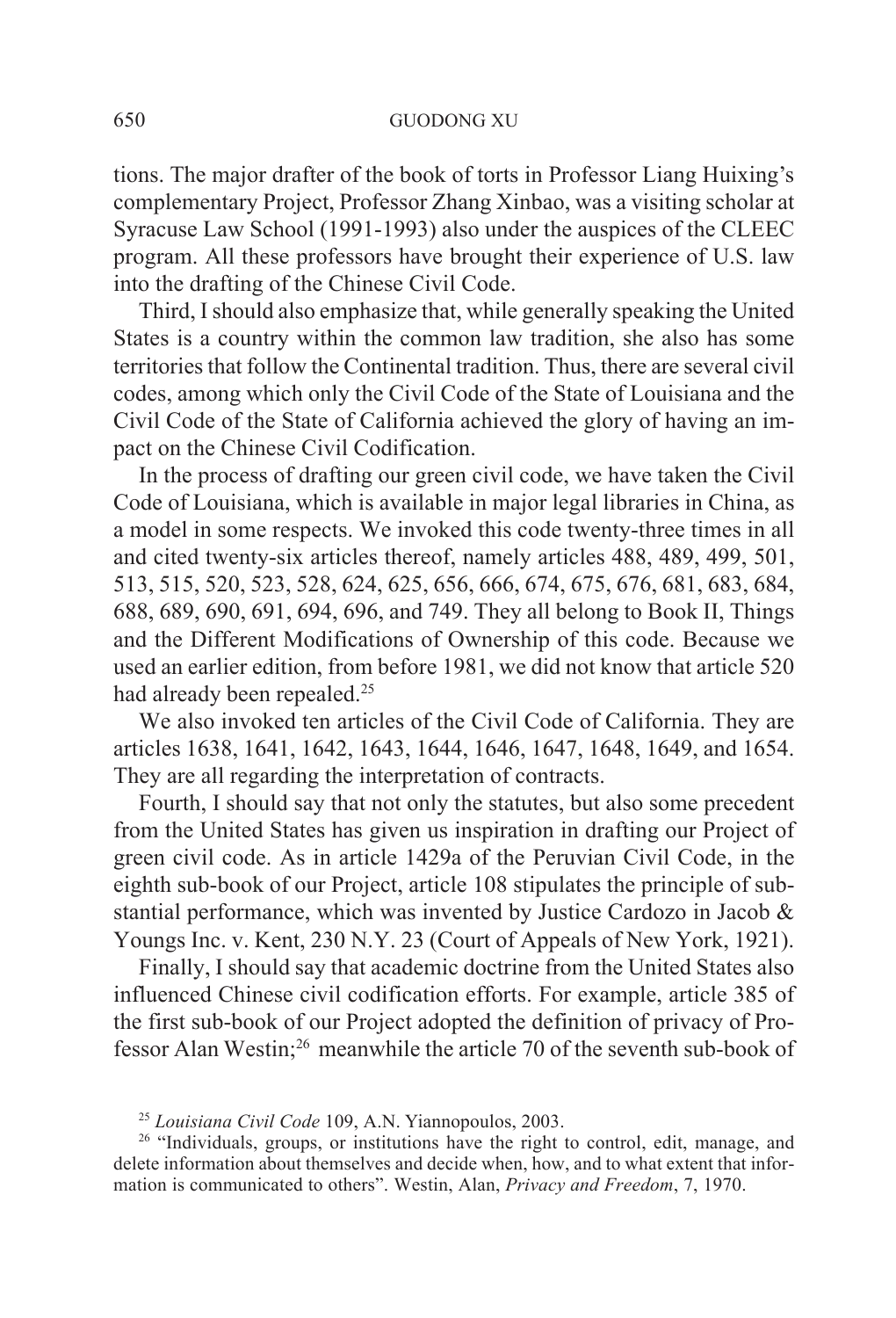our Project adopted the theory of successive assignment of obligations of Professor Arthur Corbin<sup>27</sup>

#### VI. CONCLUSION

The preparation of the civil code of China has been a slow and intermittent process in the half-century since the 1949 foundation of the PRC. Now this work has entered an accelerated stage owing to the stimulation of WTO entry, the establishment of a connection between the sense of honor of leaders and their legislative achievements, and the progress of the study of civil law achieved over the past two decades in China. No matter how many negative phenomena accompany this process, we cannot help but recognize that it is a progressive process and a manifestation of the determination of Chinese government to make the shift to a society ruled by law. Therefore, I myself am willing to be an activist for this process.

We also should observe that the legislative procedure of the NPC has become more democratic. This tendency is evidenced by the broad participation of scholars in the production of legislation. In today's China, it is a measure of the popularization of the legislative power that there exist different Projects or drafts for the same law. Thanks to the awakening consciousness of a legislative role among Chinese jurists and their newfound enthusiasm for law-making, four comprehensive and nonofficial competing Projects for the civil code have come into being. This has resulted in the pooling of the wisdom of many people and offered many more alternatives to the CLA as it develops its own draft. This has a positive significance for elevating the quality of legislation. The legislative participation of scholars also resulted in the formation of new legislative practices.

The influences of U.S. law on the civil code Projects in China is proven by the cancellation of the general part of the law of obligation and the exclusion of torts from the special part of the law of obligation in the CLA draft. It is very interesting that the law of a country within the Anglo-Saxon tradition has had such an influence on the civil codification of a country within the Continental tradition. In a certain sense, that is a reward to the United States for the CLEEC program that existed for many years at Columbia Law School and other legal educational institutions of the United

<sup>27</sup> Corbin, Arthur L., *Corbin on Contracts*, 1950, 851 ss.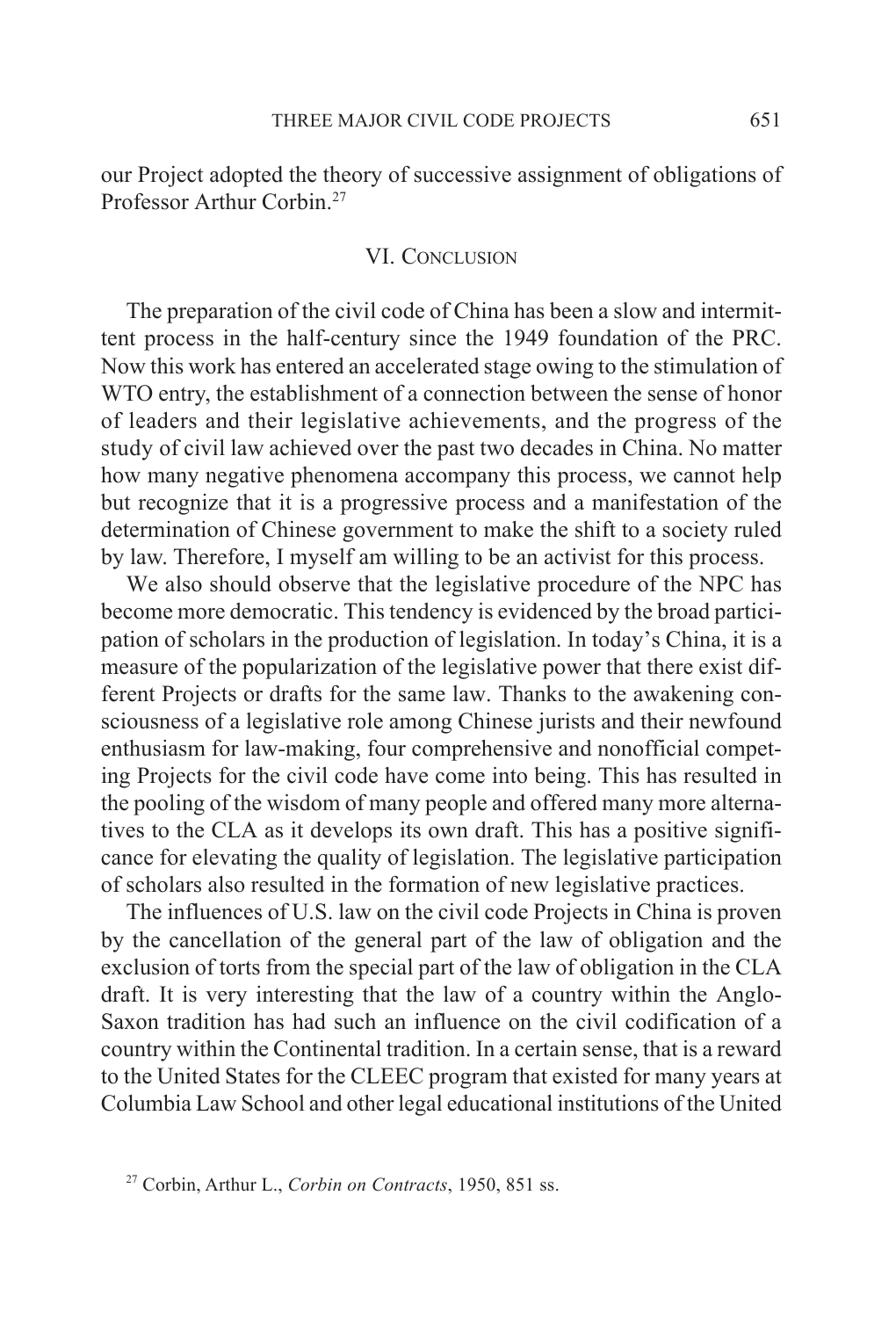States. As I mentioned earlier, some drafters of important parts of the Project of the civil code studied in the United States and profited greatly from their experiences there. Leaving aside the exchange of scholars, the exchange of legal books such as the Civil Code of the State of Louisiana has also played its role in Chinese civil codification, especially in the drafting of our green civil code. The recent impact of U.S. law on the civil codification of China has changed forever the relationship between Chinese law and Western law. Since the end of the Qing Dynasty, China has for a long time received exclusively German law. Recently, the stance of China towards Western law has become much more pluralistic. The influences of German law continues, perhaps still in a primary position. Four of the five Projects, namely the GRCC, the CLA drafts, the complementary Project of Professor Liang Huixing and the Project of Professor Wang Liming are no more than variants of the Pandect system, with some new elements such as the book on Personality Rights and the book on Intellectual Property law and the dismantling of the law of obligation. On the other hand, the drafters of our Project looked to another branch of the Continental tradition and preferred to absorb more from the legal experiences of countries within the Latin tradition. All these belong to an interaction among countries within the Continental tradition. But the entry of U.S. law in the Chinese civil codification means that China decided to go beyond the boundary of legal traditions and to bring about a convergence of the two major legal systems in her most important legislation.

However, there are some problems in the ongoing civil codification. The first is the tension between politicians and scholars who take part in the legislative activity. In the last decade, we unfortunately discovered that there is always a connection between the ongoing codification effort and the retirements of leaders and of drafters. We could say that some leaders on the brink of retirement ordered a group of semi-retired experts to draft a civil code to satisfy their political needs. As for the connection between civil codification and the retirement of leaders, it created a discrepancy between two groups. The politicians require faster and shorter Projects while the scholars require the opposite. As for the connection between civil codification and the retirement of drafters, it created a tension between young and old scholars in the making of the civil code. The second problem is the difficulty of coordination between the officials of the CLA and the scholars involved in civil code drafting; the former acting according to the protocols of official circles while the latter acting on the